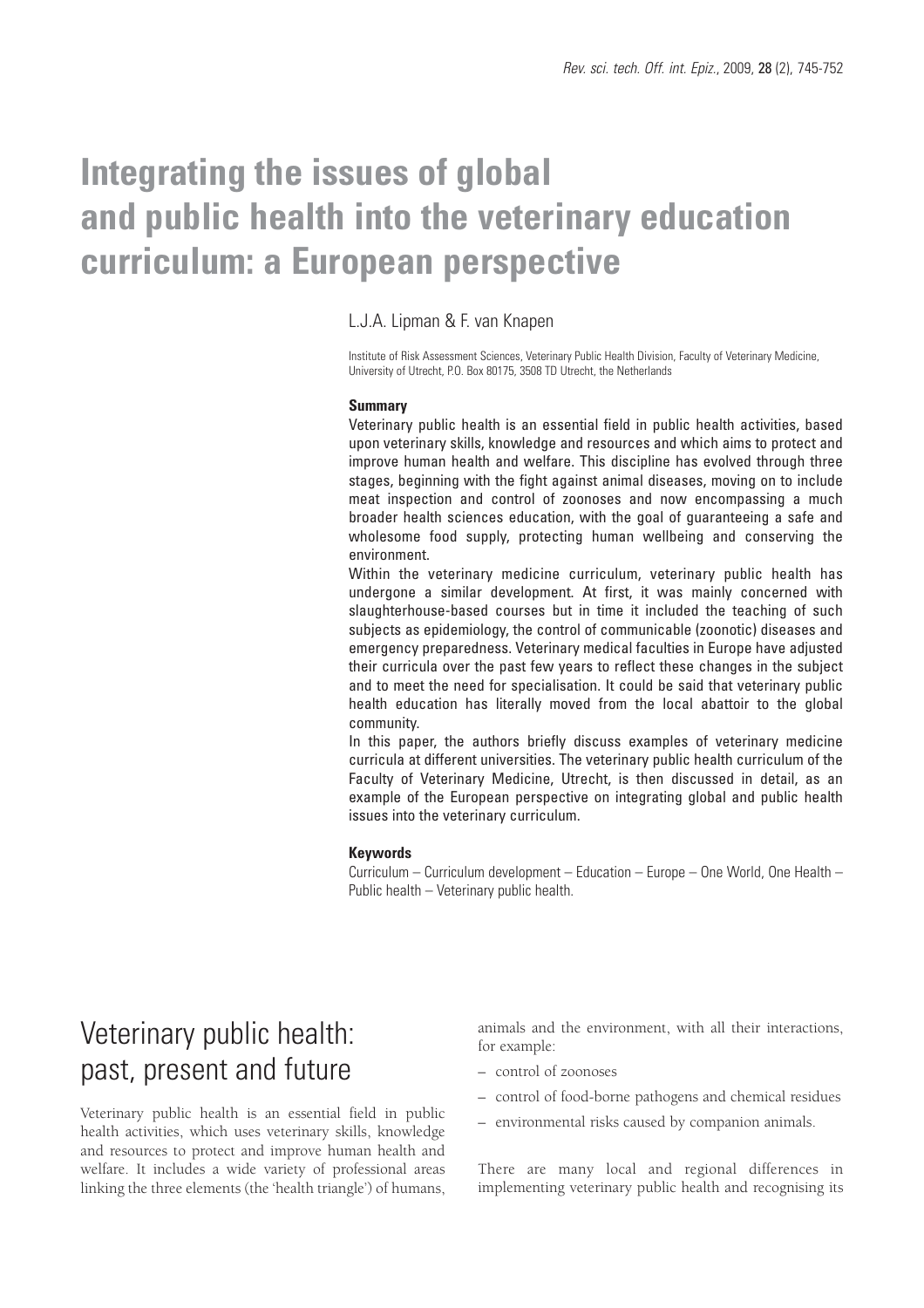importance. To aid in a proper evaluation, the authors suggest dividing the evolution of veterinary public health into three stages, which also correspond (approximately) to geographic categories:

– stage one: areas where there is virtually no organised agricultural society nor any systematic government support for the improvement of livestock, food production of animal origin or organised campaigns against animal diseases

– stage two: areas inhabited by a relatively wealthy to rich society, which has legislation governing the areas of public health and animal disease control

– stage three: areas characterised by wealth, highly organised agricultural production systems and the industrialised production of meat and milk.

### **Stage one: areas with virtually no organised agricultural society**

These countries are usually found in the poorest regions of the world because their national income is directly related to production figures in 'agribusiness'. They need not only to feed their own populations (taking into consideration that malnutrition diminishes the health and physical ability needed to produce food) but also to earn money from trade. The lack of sufficient production is known as: 'the devil's circle of poverty'.

In stage one, the major activities of veterinary public health almost completely overlap with those of basic veterinary medicine, i.e. taking care of primary needs at the local level, such as tractive power (transportation, ploughing), food production and the prevention and control of animal diseases (Fig. 1). The principal aim of stage one is 'food security'.



**Fig. 1**

**In stage-one societies, veterinary public health deals with primary needs, such as transportation** 

### **Stage two: wealthy societies which have legislation governing public health and animal disease control**

In these societies, meat inspection, the destruction of carcasses unfit for human consumption and rendering are well organised, at least on paper. However, quality assurance systems based on good manufacturing practices, hazard analysis critical control points (HACCP) or good veterinary practice do not yet exist. This means that veterinary public health deals primarily with meat (food) inspection and disease control and prevention programmes for at least some major zoonoses. There is an emphasis on preventing human diseases rather than eradicating animal diseases. The diagnostic veterinary skills (pathology, laboratory analysis and diagnosis and clinical experience) form the basis of the veterinary public health system, which is almost entirely disease- and carcass-oriented. The better the organisation in an area, the wider the involvement of veterinarians in food hygiene in general (for example, in fish, vegetables, retail, etc.). The principal aim of stage two is 'food safety'.

### **Stage three: wealthy areas with highly organised agricultural production systems**

These areas normally have large production units, with animals kept indoors, behind microbiological barriers, with controlled feed, water and waste-disposal systems. New animals have quarantine certification, and quality control systems, based on the principles of HACCP and good veterinary practice, are in place. Records are kept for all critical control points and the responsibility for animals, animal products and waste disposal is maintained at the production level. Government controls are designed to oversee the quality assurance system and no longer involve the inspection of individual animals.

In stage three, veterinary public health has developed into preventive population medicine. It is population-oriented, uses epidemiological tools and risk analysis and, whenever possible, policy decisions may be based on calculations drawn from mathematical models (10). Moreover, the public (the consumer) has become a very demanding stakeholder. It is not enough that food should be safe, it should also improve health by being fortified with extra vitamins and minerals, preferably be enriched with preand probiotics and be produced with no negative effects on the environment and optimal animal welfare (Fig. 2). The characteristic of stage three is 'food acceptance', i.e. acceptance by the public that a product is suitable for consumption.

Thus, the development in veterinary public health can be summarised as follows: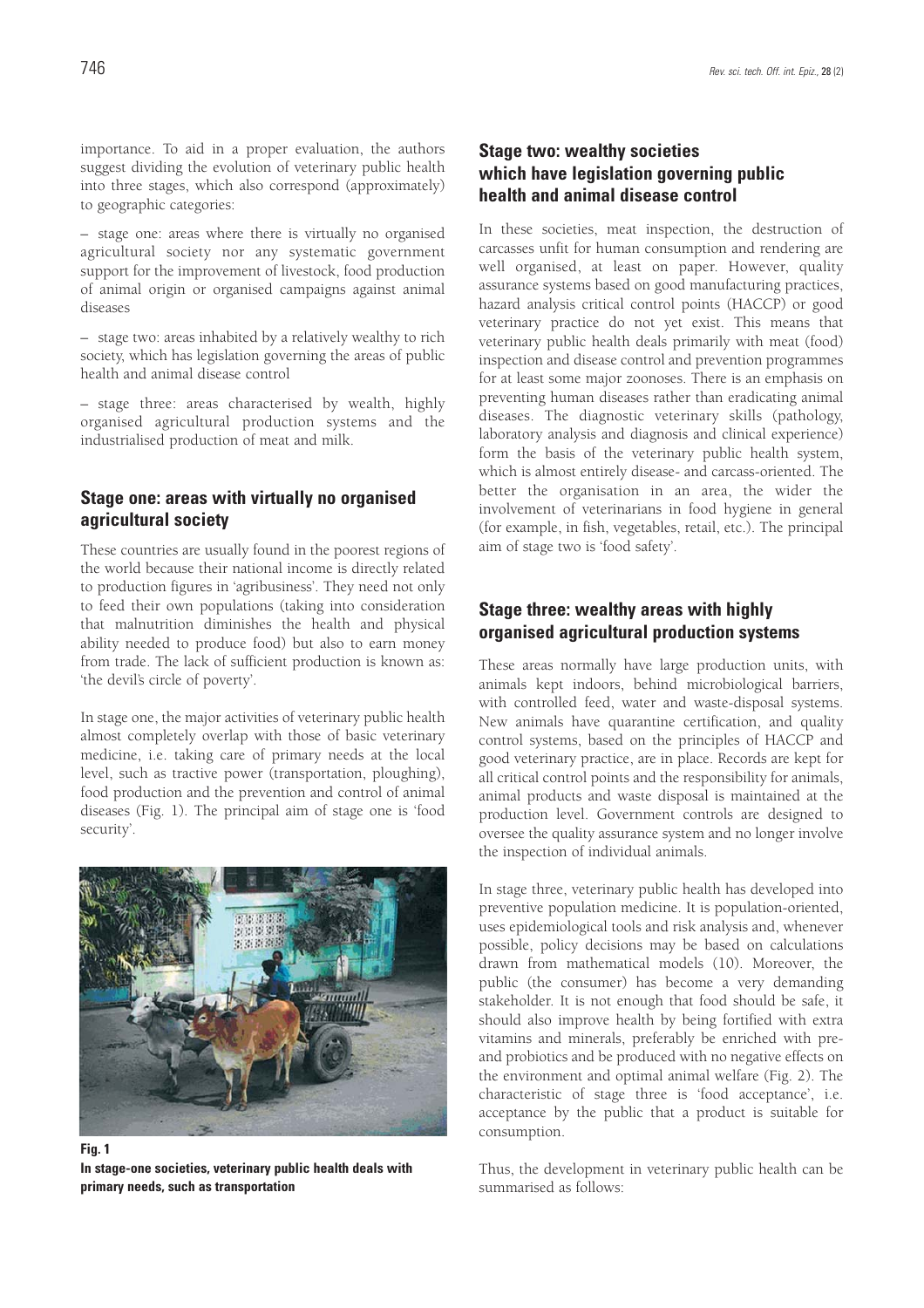

#### **Fig. 2**

**Enriched foods, such as this probiotic ice cream, are characteristic of wealthy stage-three societies in the evolution of veterinary public health**

– stage one is characterised by organised control and prevention programmes against animal diseases and has the goals of food production, tractive power and transportation

– stage two is characterised by meat inspection and zoonosis control and has the goals of consumer protection and supporting human disease control

– stage three is characterised by the application of the health sciences, and has the goals of guaranteeing a wholesome and safe food supply, human wellbeing, animal welfare and environmental protection.

## Training in veterinary public health

Until the year 2000, veterinary public health was hardly visible in most veterinary curricula, with the exception of classical meat inspection procedures. Nowadays, general public health training for veterinarians must include advanced training in the epidemiology and control of communicable (zoonotic) diseases in humans and animals. Biostatistics, environmental health, animal and human nutrition and food protection should also form part of the curriculum. Terms such as the following should be well understood and used correctly in reports and documentation:

- hazard
- hazard identification
- hazard characterisation
- risk
- risk analysis
- risk management
- risk perception by the public and mass media.

Attention should be paid to:

- public health administration
- health legislation
- economics
- occupational health and safety
- health education of the public.

The differences between an individual approach (smallscale husbandry, slaughtering and meat inspection), in which a veterinarian applies his or her diagnostic skills, and the herd or population health-oriented approach, in which epidemiological tools and the certification of quality processing systems play major roles, should be clearly understood. This means a total shift of paradigm.

Veterinary medicine is perhaps the only discipline that can advise on all of the following:

– environmental pollution and protection

– the quality of surface water and bodies of water for swimming

– stray animals

– sylvatic (i.e. wild) animals and their pathogens and diseases

– synanthropic (i.e. ecologically associated with humans) animals and their pathogens and diseases

- companion animal policies in cities
- allergies
- animals in schools
- control of zoonoses

– food hygiene (both microbial and non-microbial contamination)

– 'petting' farms and zoos for children

– the social aspects of having companion or sports animals (10).

With the introduction of new curricula, many veterinary education programmes in veterinary schools in Europe have changed significantly. Problem-based learning, specialisation in particular fields and the concept of lifelong learning are now key components of the curriculum. In the same way, veterinary public health education has undergone major changes, with the introduction of such subjects as veterinary aspects of environmental degradation, zoonoses transmitted by companion animals and pest control for food safety.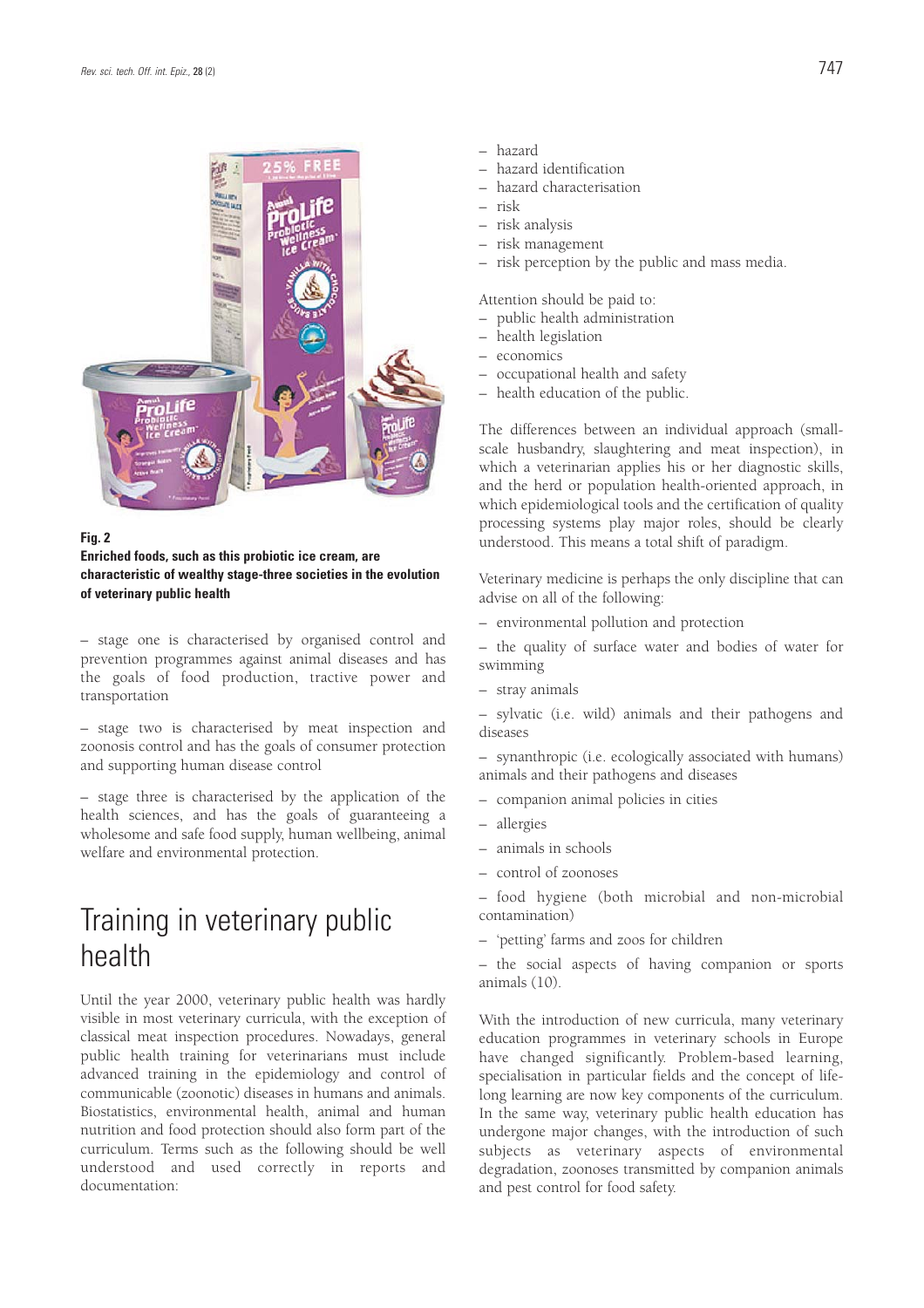# Developments in veterinary medicine curricula, with an emphasis on veterinary public health in Europe

Several universities in Europe have adjusted their veterinary medicine curricula during the past few years. This was prompted by the Vet2020 project, financed by the European Union (EU), which explored the prospective market needs for veterinarians by the year 2020, and the recommendation of the European Association of Establishments for Veterinary Education that the acquisition of basic knowledge of veterinary science should be combined with more advanced training in one field (3). Curricula were further adjusted to keep pace with developments in research (i.e. the vast increase in scientific knowledge), in society (the demands for high-quality service from veterinary clients) and in the veterinary profession, where specialisation in particular species and sectors was becoming more important. New problembased learning methods were introduced, as was training in communication skills and professional behaviour. Moreover, the idea of life-long learning is now commonly accepted in the profession.

During the Vet2020 project, experts in the veterinary field tried to predict determinant changes by 2020 that would influence the work of the veterinarian. All these experts placed 'food quality and food safety' and 'public health' as the highest priorities in future veterinary education. They also predicted an increase in employment for veterinarians in those fields of about 50% to 60% (3). Veterinary medicine faculties have used these predictions to stress the importance of veterinary public health subjects in the curriculum (2, 4). The Czech Republic now has two separate programmes of veterinary education, offered by the University of Veterinary and Pharmaceutical Sciences in Brno, which direct students into either clinical veterinary medicine or veterinary food safety, hygiene and ecology (11). Both programmes provide a comprehensive level of training, so that all graduates are competent to practise in any area of veterinary medicine. However, each programme offers a deeper and more extended emphasis in one particular area: clinical medicine on the one hand and food safety on the other.

At Ghent University, in Belgium, veterinary public health is part of the core curriculum. In the second part of the fifth year, students must choose a specialised programme of studies. They can select either companion-animal medicine or the production-animal track. (In the latter, they choose a specific field, e.g. horses or ruminants.) However, there are common courses on veterinary public

health that cover health hazards in foods of animal origin and slaughterhouse inspection (7). At Vienna University, Austria, food sciences and public health are a compulsory subject for all third-year students. Students must choose one of the following areas of emphasis:

- clinical veterinary medicine
- food sciences and veterinary public health services
- medical and animal biotechnology and laboratory animal sciences

– experimental medicine and alternative methods to animal experiments.

The sixth and final year is then entirely dedicated to their chosen area of specialisation (5).

All curricula in these schools have veterinary public health subjects in the core curriculum. Most attention is still given to food safety and hygiene but more and more subjects are being incorporated into the study programmes, principally as areas of specialisation, such as:

– the ecological impacts of animals on humans, and *vice versa*

- emerging zoonoses
- water quality and safety.

Such subjects are discussed with students from an international point of view, often using web-based educational tools (6). Veterinary public health problems are not specific to any one country but affect humans throughout the entire world.

# Veterinary public health education at Utrecht University, the Netherlands

The Faculty of Veterinary Medicine in Utrecht introduced two major curriculum changes in recent years (1, 9, 10). The first change took place in 1995 and the second in 2001. Veterinary public health education was also significantly affected by these changes.

Before 1995, veterinary public health was virtually limited to knowledge about foods of animal origin. Zoonoses were discussed in the infectious disease programme but almost no references or connections were made to public health. All students worked in a slaughterhouse for almost two months in their final year of study. During this rotation, the emphasis was placed on recognising pathological changes in carcasses and the consequences of these findings for food safety (as in stage two of the evolution of veterinary public health, described above).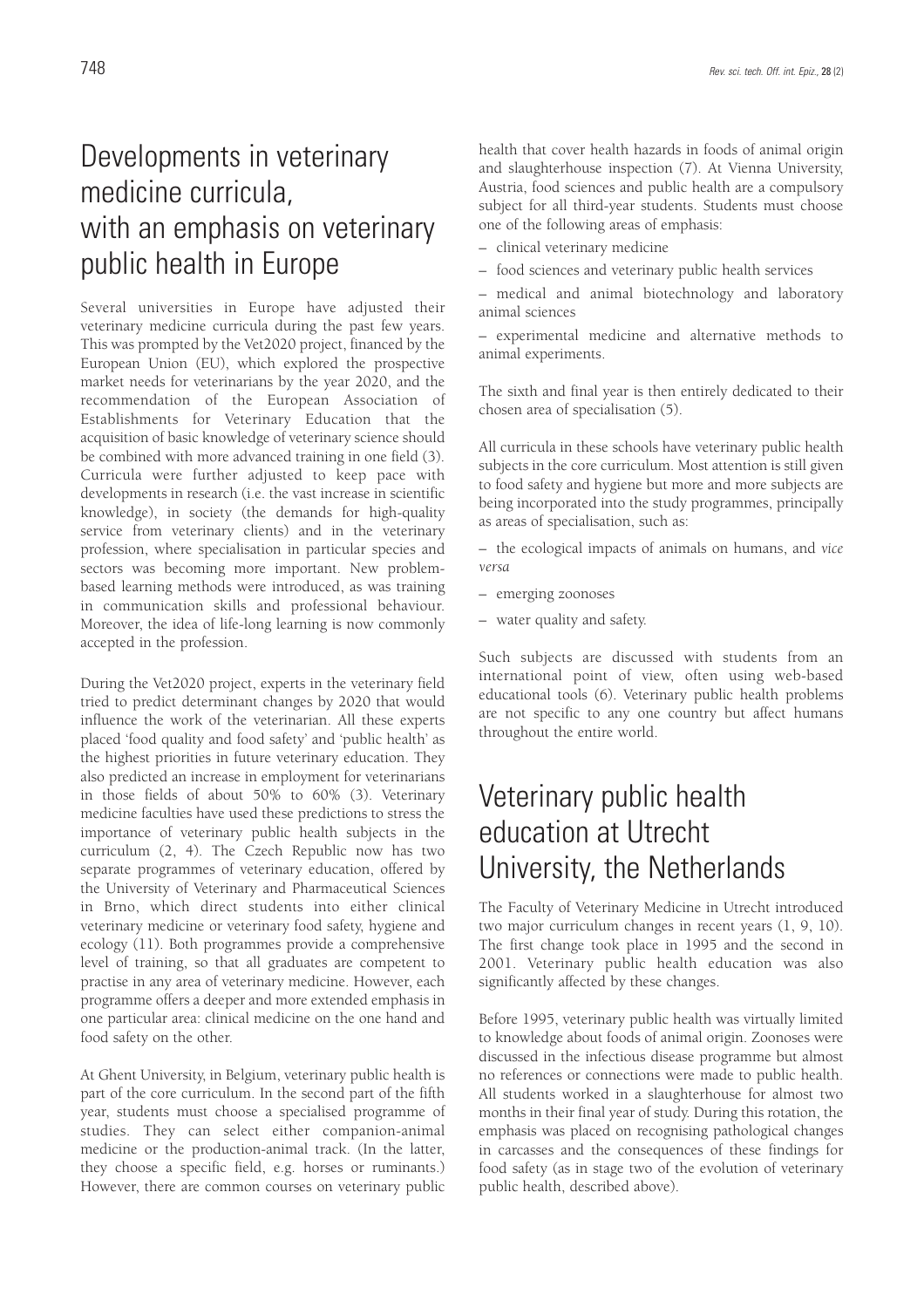In the 1995 curriculum, radical changes were introduced. Veterinary environmental hygiene was introduced as a separate subject, introducing such topics as, for example, the ecological implications of manure disposal and its relevance to public health. The course known as 'Foods of Animal Origin' became 'An Introduction to Veterinary Public Health'. In this course, the slaughter of animals and food safety were still covered but new subjects were also introduced, such as:

- food hygiene
- HACCP
- the public health risks posed by companion animals
- the public health risks posed by wildlife
- bioterrorism
- the global significance of veterinary public health.

Moreover, the focus of the slaughterhouse internship in the sixth year changed from food safety to food quality (see stage three, above).

The introduction of the 2001 curriculum again changed veterinary public health education significantly. Five specialisations or 'tracks' in veterinary medicine were introduced:

- companion animals and equines
- livestock and related animals
- veterinary public health
- veterinary research
- veterinary administration.

The course 'An Introduction to Veterinary Public Health' remained within the core curriculum, as did a two-week internship in veterinary public health in the fifth year. During these two weeks, students deal with:

– slaughter hygiene and controls

– veterinary public health aspects of petting farms and zoos

– zoonoses in veterinary practice

– kitchen hygiene (domestic and commercial) and food safety.

The specialisation in livestock and related animals is the same as the track in veterinary public health, except for the final 32 weeks of the programme. Students who choose the livestock track combine with the students in veterinary public health to follow a ten-week internship in which they study:

- quality control of foods of animal origin
- export certification
- slaughterhouse practices (during a rotation)
- HACCP auditing.

Every subject is discussed from a 'stable to table' perspective, including the global consequences of having or not having a safe and secure food supply.

The specialisation in veterinary public health complies with EU hygiene regulations and includes a practical rotation at the Food Safety Authority. Moreover, it also encompasses world and public health issues, such as:

– emergency preparedness

– epidemiology and the control of communicable (zoonotic) diseases in animals and humans

- international public health regulations
- risk assessment, management and communication.

To confront students with a world perspective on veterinary public health, they must spend at least six weeks of their 32-week programme participating in a course or internship at a university in another country or with an international organisation, such as the Food and Agriculture Organization of the United Nations or the World Health Organization.

n.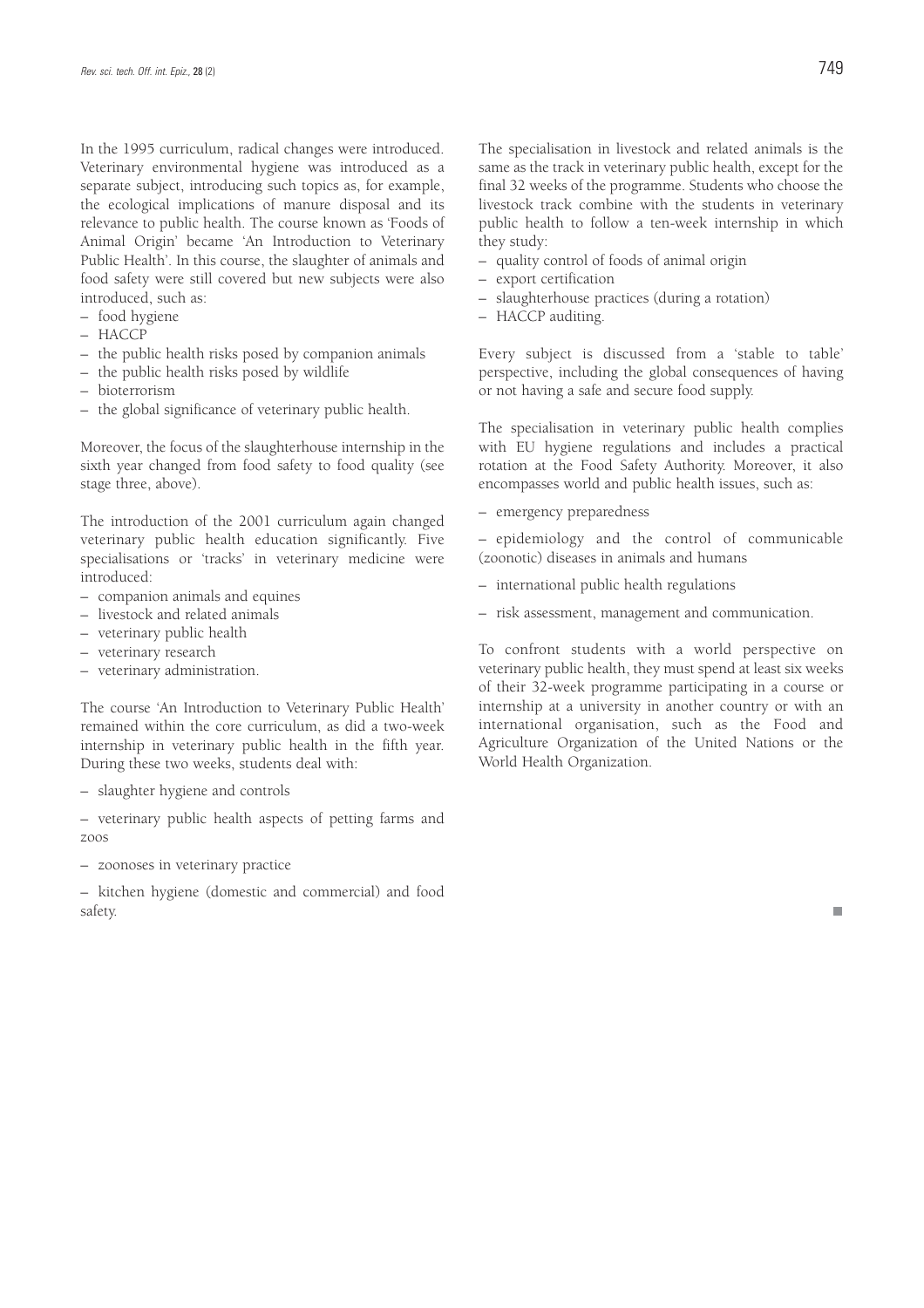### **L'intégration des problématiques de santé mondiale et de santé publique dans les programmes d'enseignement vétérinaire : le point de vue européen**

L.J.A. Lipman & F. van Knapen

#### **Résumé**

La santé publique vétérinaire constitue un champ important de la santé publique, qui mobilise les compétences, les connaissances et les ressources de la médecine vétérinaire pour protéger la santé et le bien-être des populations humaines. Cette discipline a connu une évolution en trois phases : à la lutte contre les maladies animales se sont ajoutées les activités d'inspection des viandes et de lutte contre les zoonoses et, plus récemment, d'autres aspects plus généraux des sciences médicales, dans le but d'assurer la sécurité sanitaire des aliments, de préserver la qualité de vie des populations humaines et de sauvegarder l'environnement.

L'enseignement de la santé publique vétérinaire dans les programmes des écoles et des facultés vétérinaires a connu une évolution parallèle. À l'origine, les cours portaient essentiellement sur les activités à mener dans les abattoirs ; progressivement de nouvelles matières se sont ajoutées au programme, telles que l'épidémiologie, la lutte contre les maladies transmissibles (zoonoses) et la préparation aux situations d'urgence. Les facultés de médecine vétérinaire en Europe ont récemment procédé à une réforme des programmes d'enseignement afin de tenir compte des changements de cette discipline et de répondre au besoin croissant de spécialisation. On peut affirmer que l'enseignement de la santé publique vétérinaire s'est littéralement déplacé de l'abattoir local à la communauté mondiale.

Les auteurs exposent brièvement quelques exemples de programmes d'enseignement de la médecine vétérinaire mis en œuvre dans différentes universités. Ils analysent ensuite en détail le programme de santé publique vétérinaire de la Faculté de médecine vétérinaire d'Utrecht, pour illustrer le point de vue européen sur l'intégration des problématiques de santé publique et de santé mondiale dans les programmes d'enseignement vétérinaire.

### **Mots-clés**

Conception de programme – Enseignement – Europe – Programme d'enseignement – Santé publique – Santé publique vétérinaire – Un monde, une seule santé.

**Integración de los temas de salud pública mundial y veterinaria en los planes de estudios veterinarios. El punto de vista europeo**

L.J.A. Lipman & F. van Knapen

#### **Resumen**

La salud pública veterinaria es una vertiente fundamental de todas las actividades relacionadas con la salud pública. Tiene por finalidad proteger y mejorar la salud y el bienestar de los seres humanos, y su buen funcionamiento exige múltiples aptitudes, conocimientos y recursos en el terreno de la veterinaria. En su evolución, esta disciplina ha pasado por tres fases,